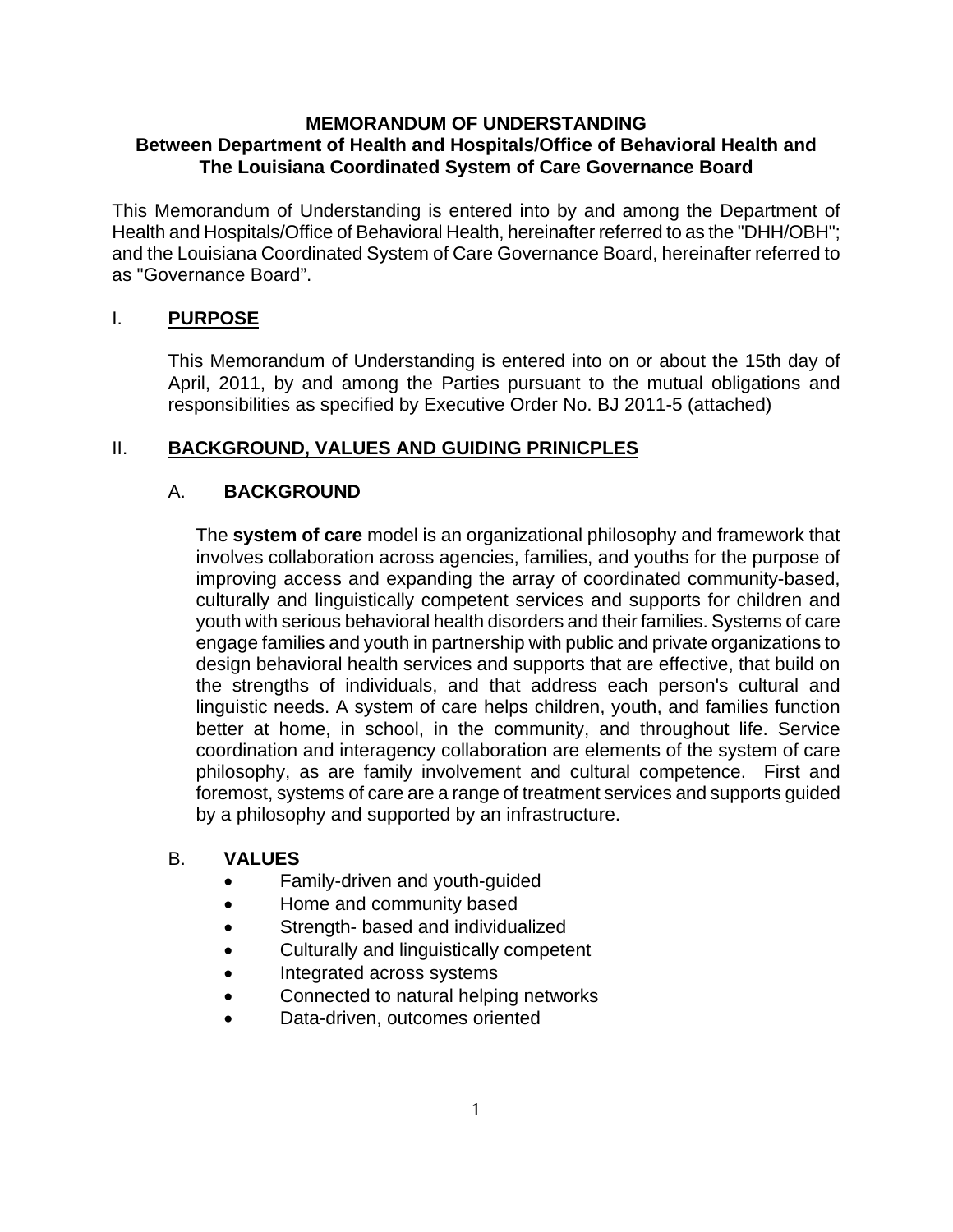# III. **POPULATION OF FOCUS:**

Louisiana's Coordinated System of Care will initially serve children and youth that have significant behavioral health challenges or co-occurring disorders that are in or at imminent risk of out of home placement. Out of home placements are defined as the following, however are not listed in any order of priority or preference in eligibility or service delivery:

- Detention
- Secure Care facilities
- Psychiatric hospitals
- Residential treatment facilities
- Developmental disability facilities
- Addiction facilities
- Alternative schools
- Homeless as defined by the Department of Education
- Foster care

# **IV. ROLES AND RESPONSIBILITIES**

# A. **STATEWIDE GOVERNANCE BOARD**

The Governance Board is responsible for the following:

- Providing multi-departmental oversight
- Ensuring strong family leadership
- Directing use of multiple funding sources and state purchaser contracting with a Statewide Management Organization (SMO) to define such things as:
	- o Eligibility criteria and procedures for enrollment in WAAs
	- o Parameters of service utilization and criteria for applying those parameters, including out-of-home placement
	- o Quality indicators, reporting mechanisms and quality feedback mechanisms
	- o Requirements for WAAs and providers, as well as mechanisms for approving and monitoring providers
	- o Quality and timeliness requirements for payment system
- Monitoring project outcomes including quality and cost
- Establishing policy and monitors adherence
- Establishing a Quality Assurance Committee to formulate and convey recommendations on issues related to quality assurance and quality improvement that are conducted by the Statewide Management Organization, pursuant to the policies and procedures established and subject to the approval of the State Purchasing Organization and Medicaid agency
- Monitoring the adequacy of the implementing agency's oversight of the CSoC.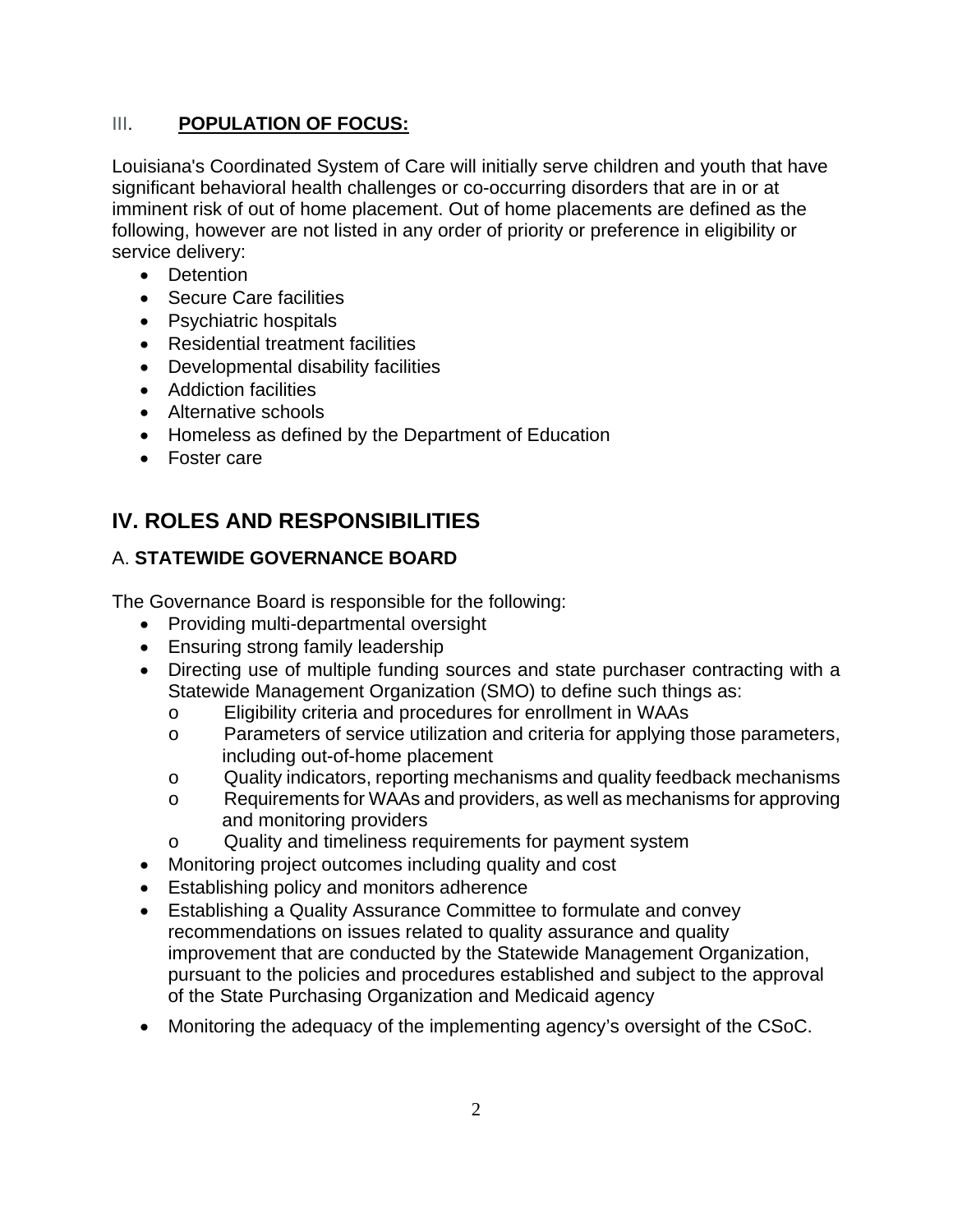- In coordination with the State Purchaser, arranging for an independent evaluation of the CSOC's commitment and adherence to its values and principles as outlined in the waiver and SPAs.
- Identifying and reviewing the management of financial resources necessary to fund the various components of the CSoC.
- Ensuring the state maximizes available funds.
- Establishing a Finance and Audit Committee to review and make recommendations regarding the funding dedicated to support the implementation and administration of the CSoC for Louisiana's at-risk children and youth with significant behavioral health challenges or co-occurring disorders.

# **B. DEPARTMENT OF HEALTH AND HOSPITALS OFFICE OF BEHAVIORAL HEALTH (STATE PURCHASER)**

The DHH/OBH is responsible for the following:

- Measuring and enforcing adherence with the goals and principles of the CSOC
- Contracting with a Statewide Management Organization to assure the following:
	- o All children are registered into the statewide system
	- o Appropriate Screening
	- o Appropriate Referral to Wraparound Agency (WAA)
	- o Appropriate authorization of services
	- o Children, services and costs are tracked
	- o Utilization management/utilization review at the system level and for individual outlier cases
	- o Quality assurance at the system level and for individual outlier cases
	- o Training and capacity building across the CSoC, including development of WAAs, FSOs and local providers
	- o Implementation of a management information system capable of the needed tracking and monitoring functions and integrated with local WAA management information systems (MIS)
	- o Payment of provider claims, with the exception of some school-based service
- Obtaining and disseminating relevant data to the Governance Board not limited but to include the following:
	- o Data on any SMO findings on provider performance, improvement actions taken and their effectiveness.
	- o Chart reviews including data on eligibility criteria, level of care, freedom of choice, plan of care development and implementation
	- o System information on utilization, grievance and appeals and disenrollment
	- o Data on enrollee and provider characteristics
	- o Reports on data accuracy and timeliness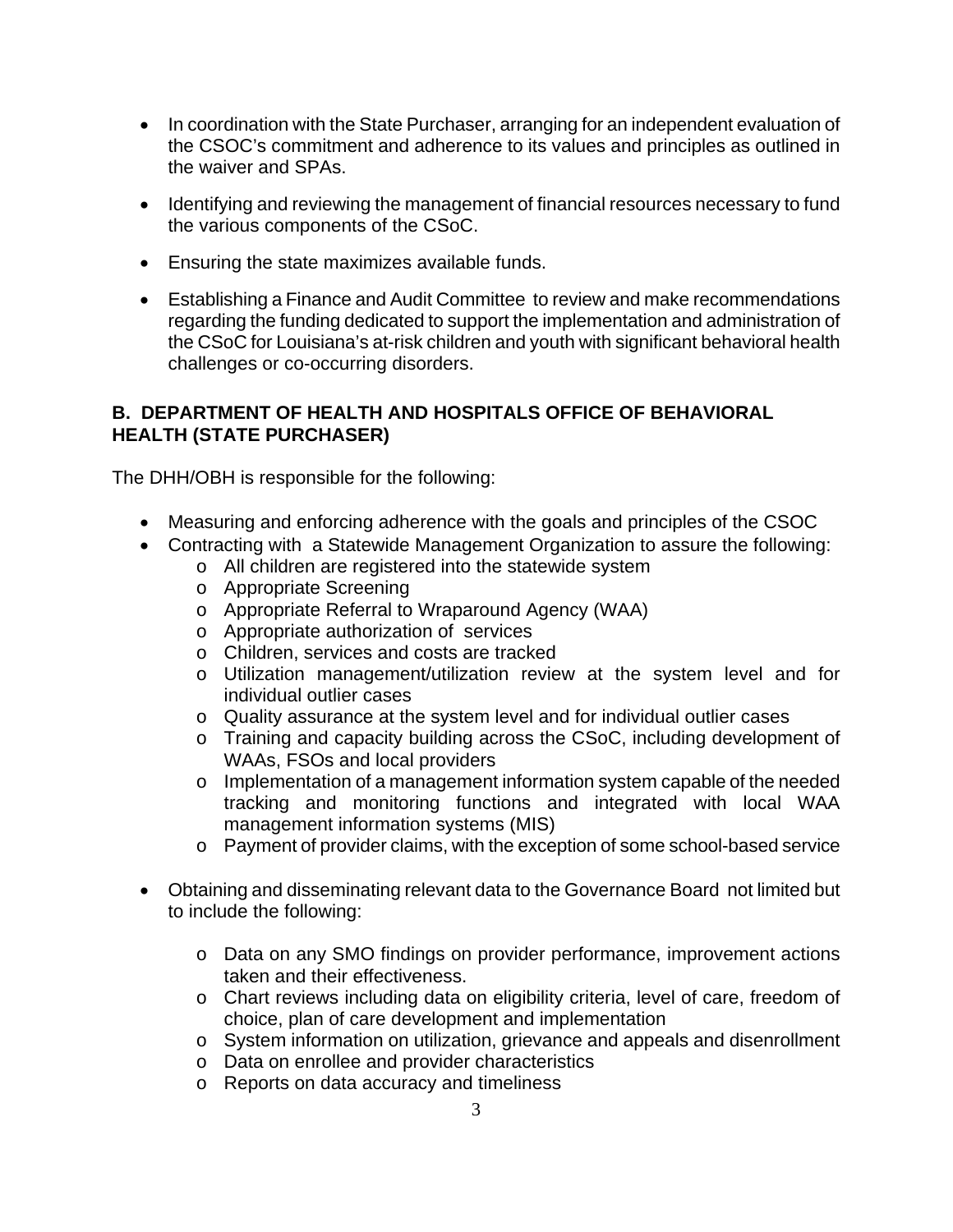- o Quality Improvement Data
- o National Outcome Measures (NOMS) required for SAMHSA block grants and federal discretionary grants
- o Performance Measures and Performance Improvement Projects
- o Satisfaction Surveys
- o Provider Monitoring Data
- Assuring that appropriate External Quality Reviews and Independent Assessments are conducted as required or requested by the Governance Board.

### III. **TERM**

Unless specifically changed by means of an addendum, this Agreement is effective through June 30, 2012.

### IV. **TERMINATION**

This Agreement may be terminated by mutual consent of the parties, or by any Party upon 30 days' notice, in writing delivered by mail or in person. In the event that this Agreement is terminated, all efforts to assure continuation of services and/or appropriate transition of services will be made within available funds.

### V. **ENTIRE AGREEMENT**

This Agreement constitutes the entire agreement between the Parties. No waiver, consent, modification, or change of terms of this agreement shall bind any party unless in writing and signed by all parties. Such waiver, consent, modification, or change, if made, shall be effective only in the specific instance and for the specific purpose given. Unless referenced within this agreement, there are no other understandings, agreements, or representations, oral or written, not specified herein regarding this Agreement. By the signatures given below of its authorized representatives, the Parties hereby acknowledge that this Agreement has been read, understood, and agree to be bound by its terms and conditions.

Failure of any Party to insist upon strict compliance with any of the terms, conditions or obligations under this Agreement shall not be deemed a waiver of such terms or a relinquishment of any similar right or power, or of any other provision under this Agreement at any subsequent time, nor shall it be construed as an amendment to or modification of the terms of this Agreement.

Should any term or provision of this Agreement be found to be prohibited by the laws of the United States or the State of Louisiana, or should any term or provision be declared invalid or void by a court of competent jurisdiction, the remaining terms,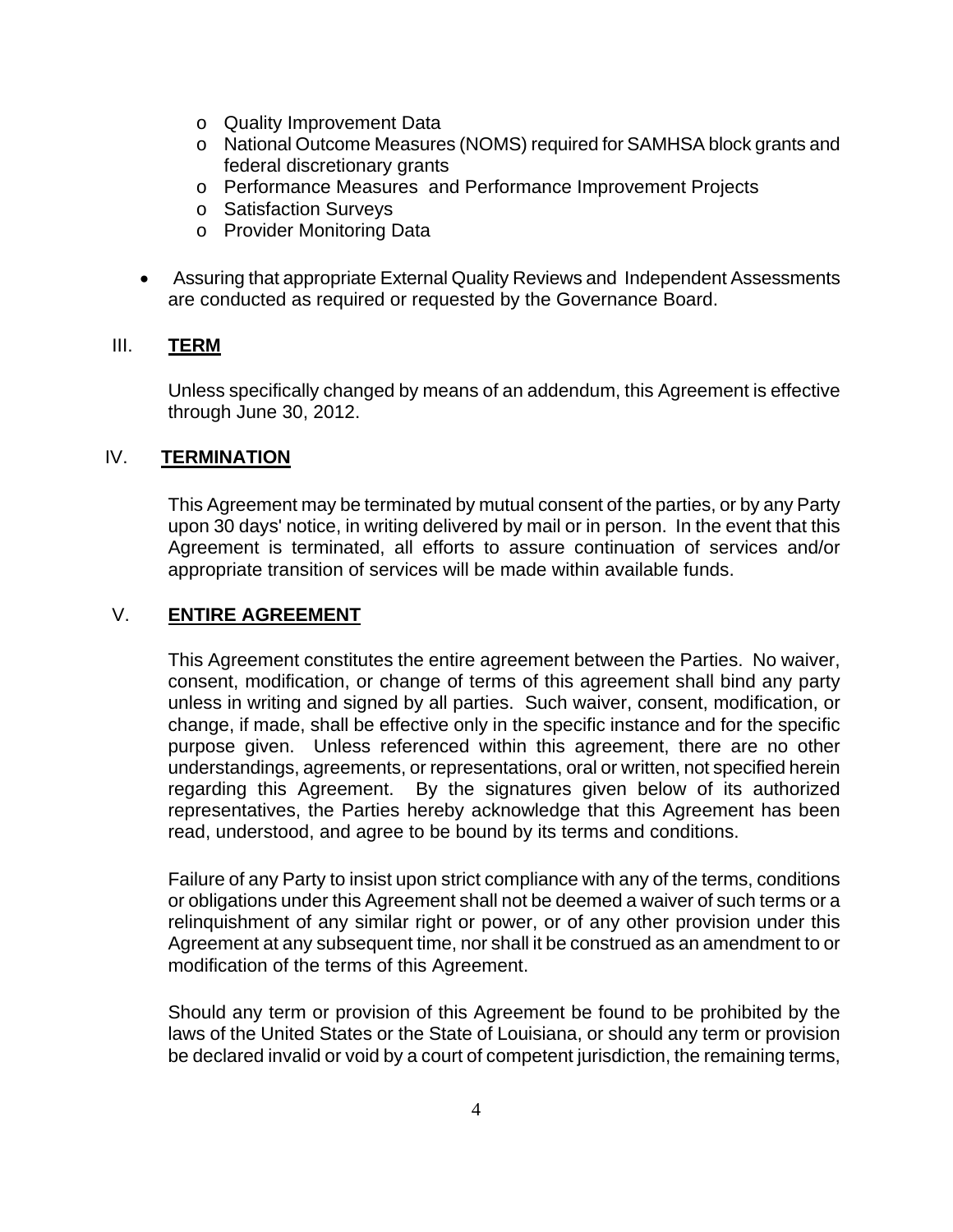conditions and obligations shall be valid and enforceable, to the fullest extent permitted by law, and shall not be affected by the invalidity of any other provision.

Nothing in this Agreement shall obligate any Agency to act in conflict with or alter any existing statute, or regulations concerning the utilization of appropriated funds or statutory authority of any affected Agency or Governing Board.

### **Agreed to by OBH/DHH:**

Name of OBH/DHH Representative

**Title** 

**Signature** 

Date

### **Agreed to by CSoC Governance Board:**

Name of CSoC Board Member

Title or Appointee status

Signature

Date

Name of CSoC Board Member

Title or Appointee status

**Signature** 

Date

 $\overline{\phantom{a}}$  , and the contribution of the contribution of the contribution of the contribution of the contribution of the contribution of the contribution of the contribution of the contribution of the contribution of the

\_\_\_\_\_\_\_\_\_\_\_\_\_\_\_\_\_\_\_\_\_\_\_\_\_\_\_\_\_\_\_\_\_\_\_\_\_\_\_\_\_\_\_\_\_\_\_\_\_\_\_\_\_\_\_\_\_\_\_\_\_\_\_\_\_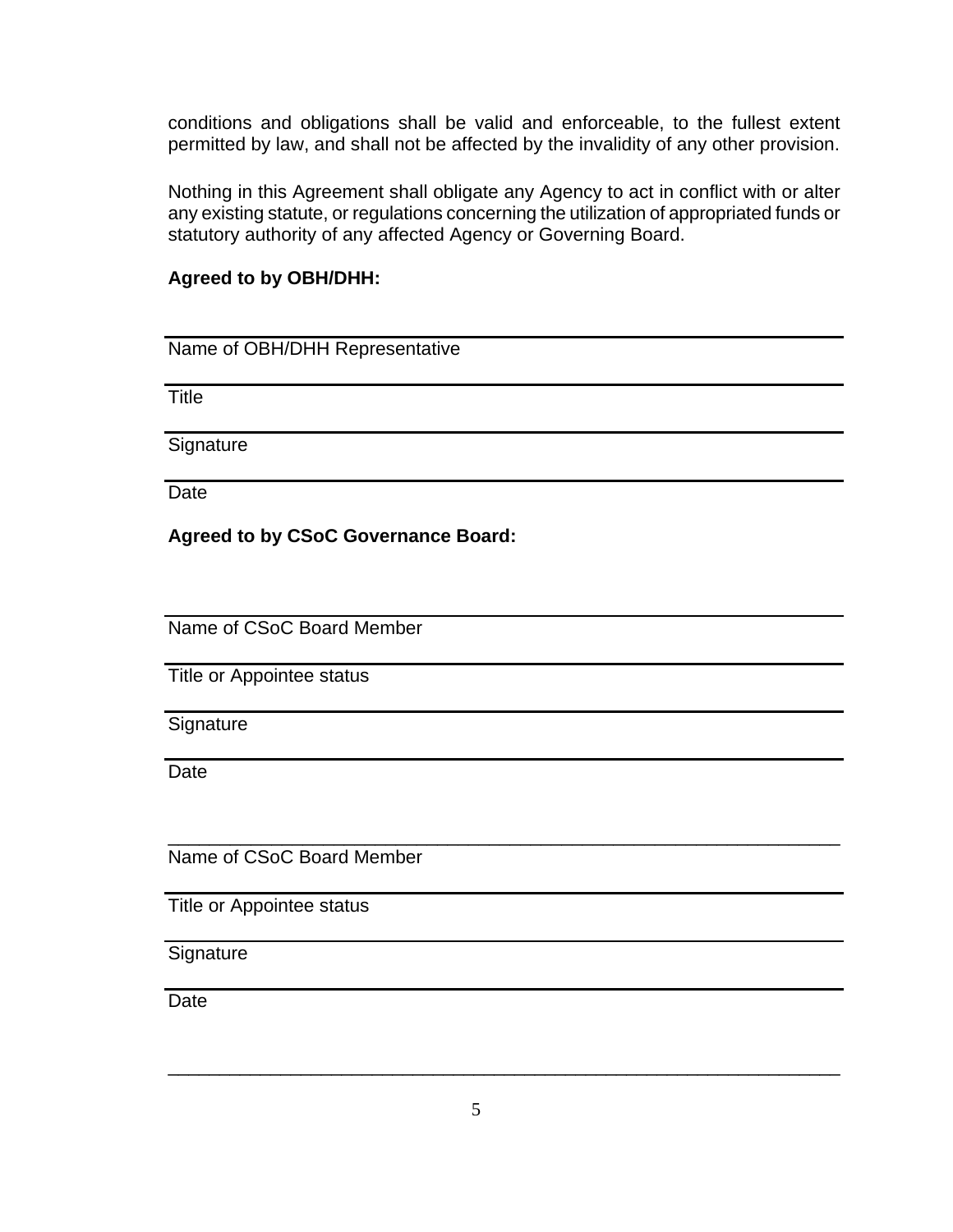Name of CSoC Board Member

Title or Appointee status

**Signature** 

Date

Name of CSoC Board Member

Title or Appointee status

**Signature** 

**Date** 

Name of CSoC Board Member

Title or Appointee status

**Signature** 

**Date** 

Name of CSoC Board Member

Title or Appointee status

**Signature** 

**Date** 

Name of CSoC Board Member

 $\overline{\phantom{a}}$  , and the contribution of the contribution of the contribution of the contribution of the contribution of the contribution of the contribution of the contribution of the contribution of the contribution of the

\_\_\_\_\_\_\_\_\_\_\_\_\_\_\_\_\_\_\_\_\_\_\_\_\_\_\_\_\_\_\_\_\_\_\_\_\_\_\_\_\_\_\_\_\_\_\_\_\_\_\_\_\_\_\_\_\_\_\_\_\_\_\_\_

\_\_\_\_\_\_\_\_\_\_\_\_\_\_\_\_\_\_\_\_\_\_\_\_\_\_\_\_\_\_\_\_\_\_\_\_\_\_\_\_\_\_\_\_\_\_\_\_\_\_\_\_\_\_\_\_\_\_\_\_\_\_\_\_\_\_

\_\_\_\_\_\_\_\_\_\_\_\_\_\_\_\_\_\_\_\_\_\_\_\_\_\_\_\_\_\_\_\_\_\_\_\_\_\_\_\_\_\_\_\_\_\_\_\_\_\_\_\_\_\_\_\_\_\_\_\_\_\_\_\_\_\_